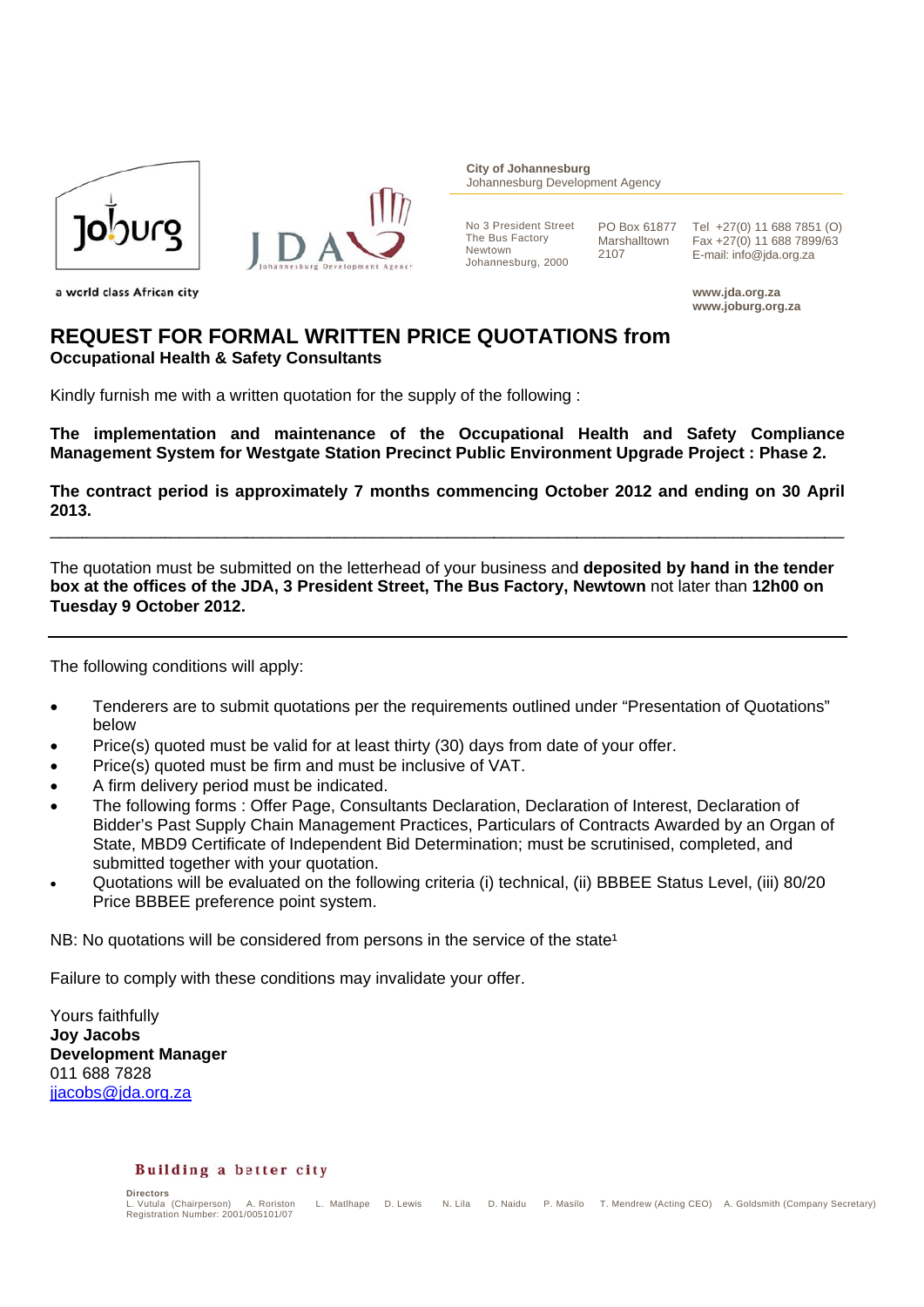- $1$  \* MSCM Regulations: "in the service of the state" means to be  $-$
- (a) a member of –
- (i) any municipal council;
- (ii) any provincial legislature; or
- (iii) the national Assembly or the national Council of provinces;
- (b) a member of the board of directors of any municipal entity;
- (c) an official of any municipality or municipal entity;
- (d) an employee of any national or provincial department, national or provincial public entity or constitutional institution within the meaning of the Public Finance Management Act, 1999 (Act No.1 of 1999);
- (e) a member of the accounting authority of any national or provincial public entity; or an employee of Parliament or a provincial legislature

### **1. BACKGROUND**

The Westgate Precinct is located in the South-Western corner of the Johannesburg inner city and is characterized by a multimodal public transport interchange located centrally within the precinct and it has some of the last open and developable land within the inner city. The precinct is roughly bounded by Main Reef / Commissioner Streets in the North, turning south at Ntemi Piliso Street on the east, turning east at Anderson Street in the north, turning south at Loveday Street in the east, Trump Street in the south and Western Boulevard in the west.

Upgrade initiatives will aim to create a visual and physical gateway to the Johannesburg inner city and transform the precinct into a high intensity Transit-Oriented Development node by focusing on :

- Improved walkability and legibility to encourage walking through the provision of safe and convenient pedestrian routes towards and between public transport, places of work, and other facilities.
- Improved circulation within the precinct
- Improved access to the precinct
- Unique and quality public spaces through upgrade and beautification of existing spaces and establishment of new ones where proposed.

The detailed design work and implementation of identified upgrade initiatives will be phased over three financial years from 2011/12 with final completion in 2013/14. In 2011/12 the JDA implemented the first phase of the three year project which involved the following work :

- A Traffic Impact Assessment (TIA) of the entire precinct, based on the SDF.
- A conceptual design of the entire precinct that identified design standards for the precinct.
- The design of a heritage trail through the precinct, in connection to the Newtown heritage walking trail.
- Phase 1 detailed design and implementation of identified initiatives.

Phase 2 of this project will continue on a block-by-block basis in 2012/13 by implementing the full range of public environment upgrade initiatives for selected street blocks which may include road narrowing and pedestrianisation. The upgrade will include the refurbishment or development of gateways, open spaces, and parks or recreational spaces.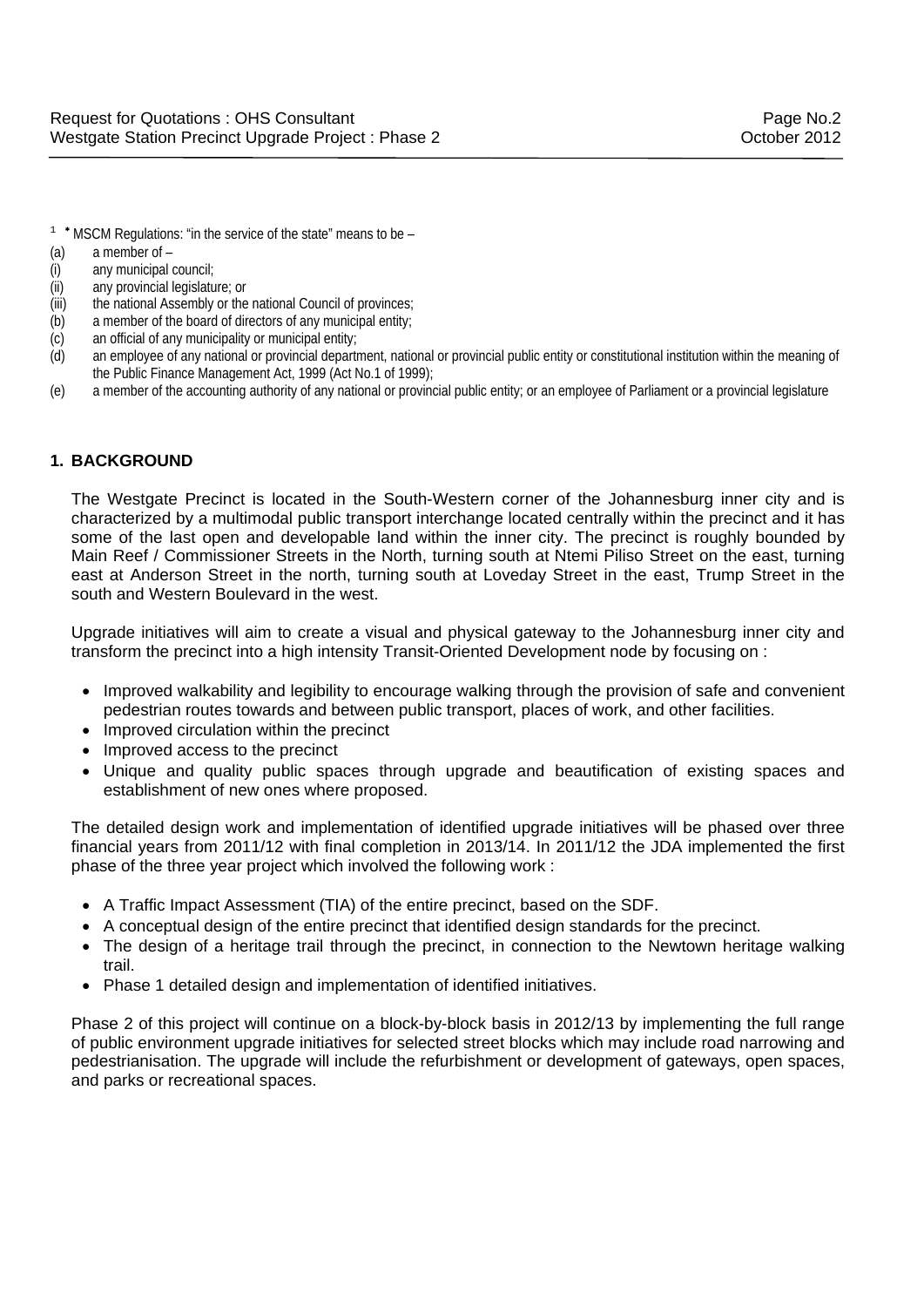# **2. SCOPE OF WORK**

The project's scope of works will include (but is not limited to) the following :

- Demolition: Demolition and spoiling or stockpiling (as per instruction) of existing kerb lines, sidewalk paving, gravel and grassed areas, road pavement, trees, foliage, street signs, bins, benches and other street furniture.
- Services: Reinstatement and repairs of existing stormwater services. Construction of concrete borders and edge beams against buildings and other features.
- Layerworks: Construction of layerworks from insitu and imported materials as well as the stabilisation (lime or cement) thereof.
- Kerbing and Channeling: Construction on precast kerbing and cast insitu channels and edge beams, and the construction of driveways, wheel chair and access ramps.
- Paving and Surfacing: Construction of patterned block paving as specified by the architect to accommodate pedestrian and / or vehicular traffic. Construction of asphalt road surfacing as may be required.
- Signage and Road Markings: Supply and Installation of statutory, information and way finding signage and placing of road markings.

### **3. THE DELIVERABLES**

The OHS consultant is required to have the relevant skills, experience, and capacity to deliver the following items in the required timeframe :

- 3.1. Assessment and the analysis of the potential risk attached to the project
- 3.2. Development of a project specific health and safety specification
- 3.3. Evaluation and approval of the principal contractor's health and safety plan
- 3.4. Visits to site to conduct regular monitoring audits
- 3.5. Attend one technical meeting for presentation of the audit report per month x 7 months
- 3.6. Conduct a final compliance audit on completion of the project and submit a close-out report

### **4. PRESENTATION OF QUOTATIONS**

Submissions are to consist of a short **(not to exceed 15 pages)** and comprehensible report that must provide the JDA with sufficient information to make a sound and fair evaluation of the quotation as well as the experience and capability of the applicant to undertake and manage the project successfully. The report should **use the same item numbers as below** for the required sections of the report.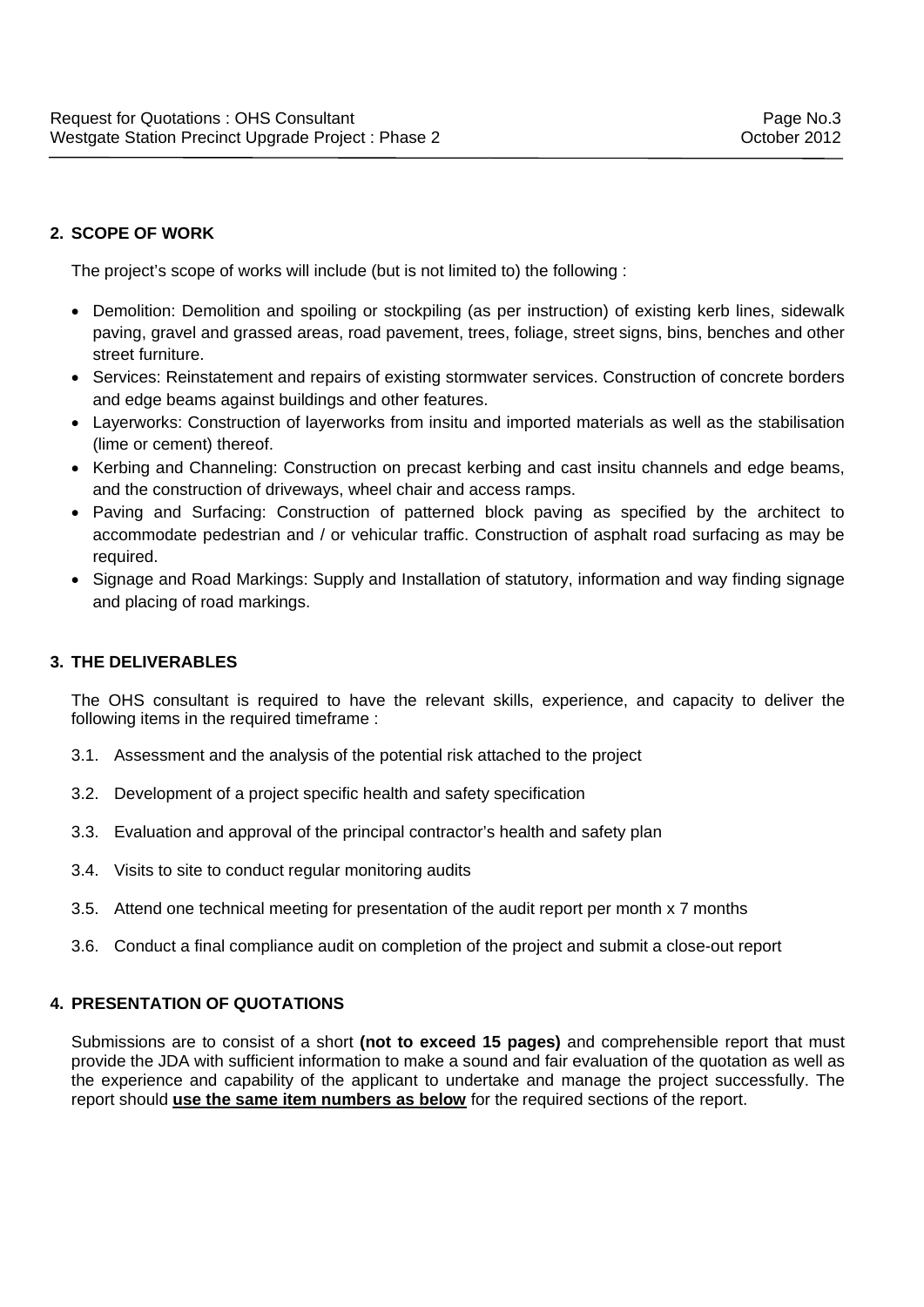The following information must be clearly spelt out :

- 4.1. **BRIEF** company background, lists of similar projects (including client name, contact person, telephone number, value of the project, and the OHS consulting fee value, nature of the project, required deliverables for the OHS consultant).
- 4.2. Provide an organogram for the **individuals who will be assigned to this project**, note their roles for this project, as well as their qualifications and the number of years of experience in the field of occupational health and safety consulting on construction projects. Include their specific relevant project experience [project description, role and responsibilities, project value]. **DO NOT** send copies of certificates, testimonials etc.
- 4.3. Tenderers are to illustrate where the proposed team is currently committed and what percentage of their time is spent on said commitments. The value of each commitment must also be declared as well as a percentage estimate of the time planned to be dedicated to this project.
- 4.4. Applicants are required to submit detailed quotations based on the abovementioned deliverables [item 3] defined in rand terms. Applicants are to illustrate the fee proposal linked to each deliverable. All disbursements, etc are to be **included** in the quotations. A **TOTAL CONTRACT SUM** must be provided in order to qualify for evaluation.
- 4.5. A valid **ORIGINAL** Tax Clearance Certificate. Copies will not be accepted.
- 4.6. A copy of the tenderer's municipal rates account for the month of September 2012 in the name of the tenderer or alternatively in the names of the Directors / Partners of the tendering entity. Copies of lease agreements will NOT suffice.
- 4.7. An original and valid BBBEE status level verification certificate or a certified copy thereof. Only certificates issued by verification agencies accredited by the South African Accreditation System (SANAS), or by registered auditors approved by the Independent Regulatory Board of Auditors (IRBA) will be accepted.
- 4.8. An original / certified copy of a letter from the tenderer's bank confirming account information or a cancelled cheque.
- 4.9. The abovementioned forms, must be scrutinized, completed and submitted together with your quotation.

## **5. ASSESSMENT CRITERIA**

Submissions will be evaluated on the following criteria :

- **Technical**
- **BBBEE** status
- Price / BBBEE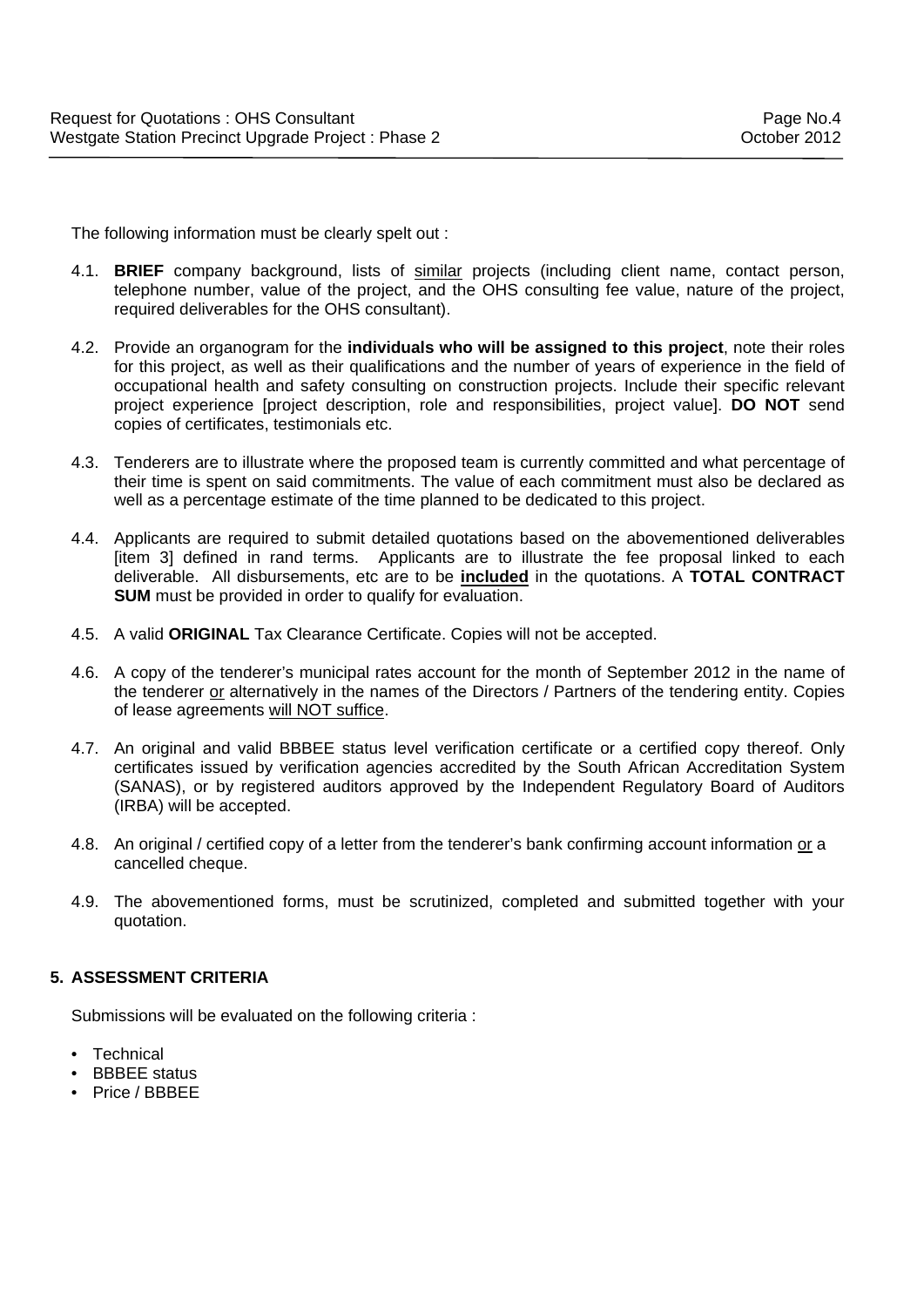#### **5.1 Technical**

The technical assessment is based on the criteria set-out below.

- 5.1.1 compliance: tenderers will be disqualified for failure to attach an original and valid tax clearance certificate, for failure to complete the OFFER page in full, for failure to submit a price as requested.
- 5.1.2 responsiveness: refers to the provision of items requested under item 4 above.
- 5.1.3 capability: refers to the qualifications and previous relevant experience of the proposed team members. CV's must clearly indicate qualifications, information on what projects the individual has worked on, in what role, duties, and value of project. The information provided will be evaluated in the context of the requirements of the proposed project.
- 5.1.4 previous experience: refers to the bidder's past experience in delivering projects of a similar nature and size to the one being tendered for.
- 5.1.5 capacity: relates to the bidder's ability to deliver the project on time, within budget, and according to the required specification. Accordingly the bidder's current commitments, availability of suitably qualified professionals to execute the works will be considered, as well as the tenderers financial standing and commercial risk level.

#### **5.2 BBBEE Status**

Having completed a technical evaluation, points will be awarded for empowerment (BBBEE), in accordance with the Preferential Procurement Regulations 2011 published in Government Gazette No. 34350 dated 8 June 2011. The following table is applicable in this regard :

| <b>B-BBEE Status Level</b><br>Of Contributor | Number of Points            |
|----------------------------------------------|-----------------------------|
|                                              | Tenders up to R1<br>million |
|                                              | 20                          |
| 2                                            | 18                          |
| 3                                            | 16                          |
|                                              | 12                          |
| 5                                            | 8                           |
| 6                                            | 6                           |
|                                              |                             |
| ឧ                                            | 2                           |
| <b>Non-Compliant</b><br>contributor          |                             |

Notes :

5.2.1 "B-BBEE status level of contributor" means the B-BBEE status received by a measured entity based on its overall performance using the relevant scorecard contained in the Codes of